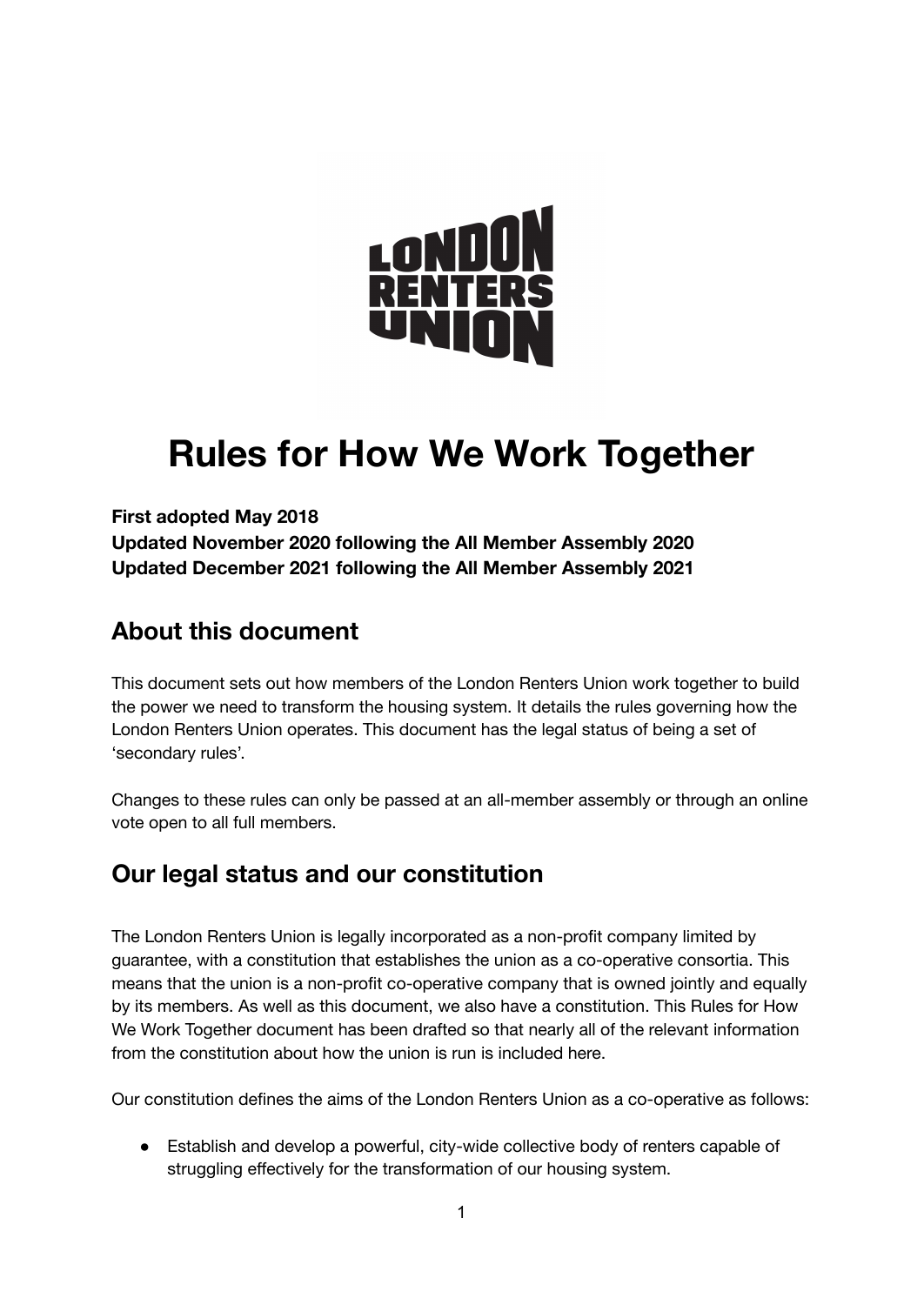- Harness the power we have when we come together to support each other with the problems that we face with regards to housing and being renters.
- Fight for improvements for renters of all backgrounds and in all sectors of the rental market lacking representation.
- Carrying out any other activity or advancing any other objective determined by the democratic structures of the union, in accordance with our stated values.

### **Our values**

The London Renters Union has a set of values that it seeks to uphold and promote in all of its work. These values are:

#### **Taking action, building power**

We use different types of collective action to build our power as renters and win.

#### **The union belongs to its members**

We are controlled by every one of our members. Every single member has a say and we take decisions collectively and democratically. Every member is encouraged to bring new ideas and suggestions.

#### **We are a community**

We support and stand up for each other in our housing struggles and look after one another as people. We value everyone's contribution, from the people making the tea to the people on the picket line.

#### **No one kept down**

We recognise the forces like racism, sexism and homophobia that some of us are harmed by and some of us benefit from. We want to create a community that recognises and challenges this oppression and exploitation. We take responsibility for how we behave towards one another and support one another to challenge discrimination and treat each other better.

#### **The power is in our hands**

We have power when we come together. We support one another and share our skills, knowledge and time to find solutions to the problems we face.

#### **Always listening, always learning**

We all have something to learn. We all have something to teach. We listen and learn from one another to build our power and take control of our lives. We aim to create a kind, understanding community where members feel able to express themselves and raise questions or concerns in a supportive atmosphere.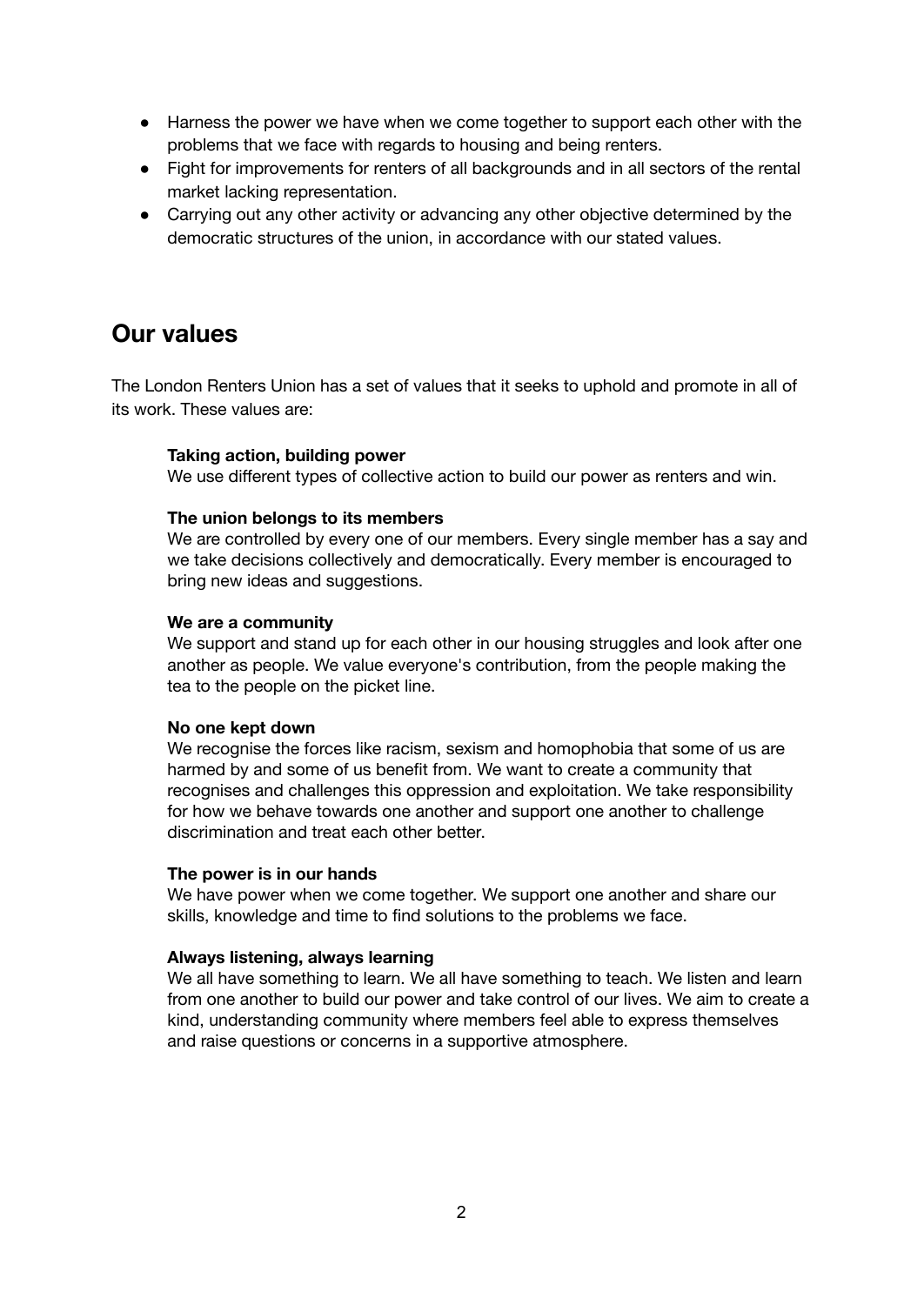# **1. Membership**

#### **Eligibility**

The union is primarily aimed at those renting accommodation from private landlords in London. While most members are expected to pay membership fees, if you can't afford it you can still become a member.

The following are also encouraged to join the union as full members:

- People who are squatting or homeless or the precariously housed.
- People who live on boats without permanent residential moorings.
- Those living in a relative or friend's house who wish to be renters
- Those aged 16+ who live in rented property but are not on the contract themselves
- Social housing tenants
- Renters outside London who plan or hope to move to London
- People who are in temporary accommodation.

Those who wish to contribute to the union and are not excluded by the criteria below may join as a solidarity member, without voting rights. This includes homeowners who do not rent out rooms or properties themselves.

The following may not join the union:

- Landlords, including those who rent rooms to lodgers.
- People who own or manage estate agents.
- People whose jobs involve them carrying out evictions.
- People who own or manage lettings agents
- Police
- People who work in Immigration Enforcement and Border Force and/or who have decision making power over people's residency in the UK

The Coordinating Group may also deny membership to any person whose presence in the union they consider likely to be detrimental to the values, culture or aims of the union. They should provide their reasons for any such action and the individual concerned will have the right of appeal to the branch they intend to join.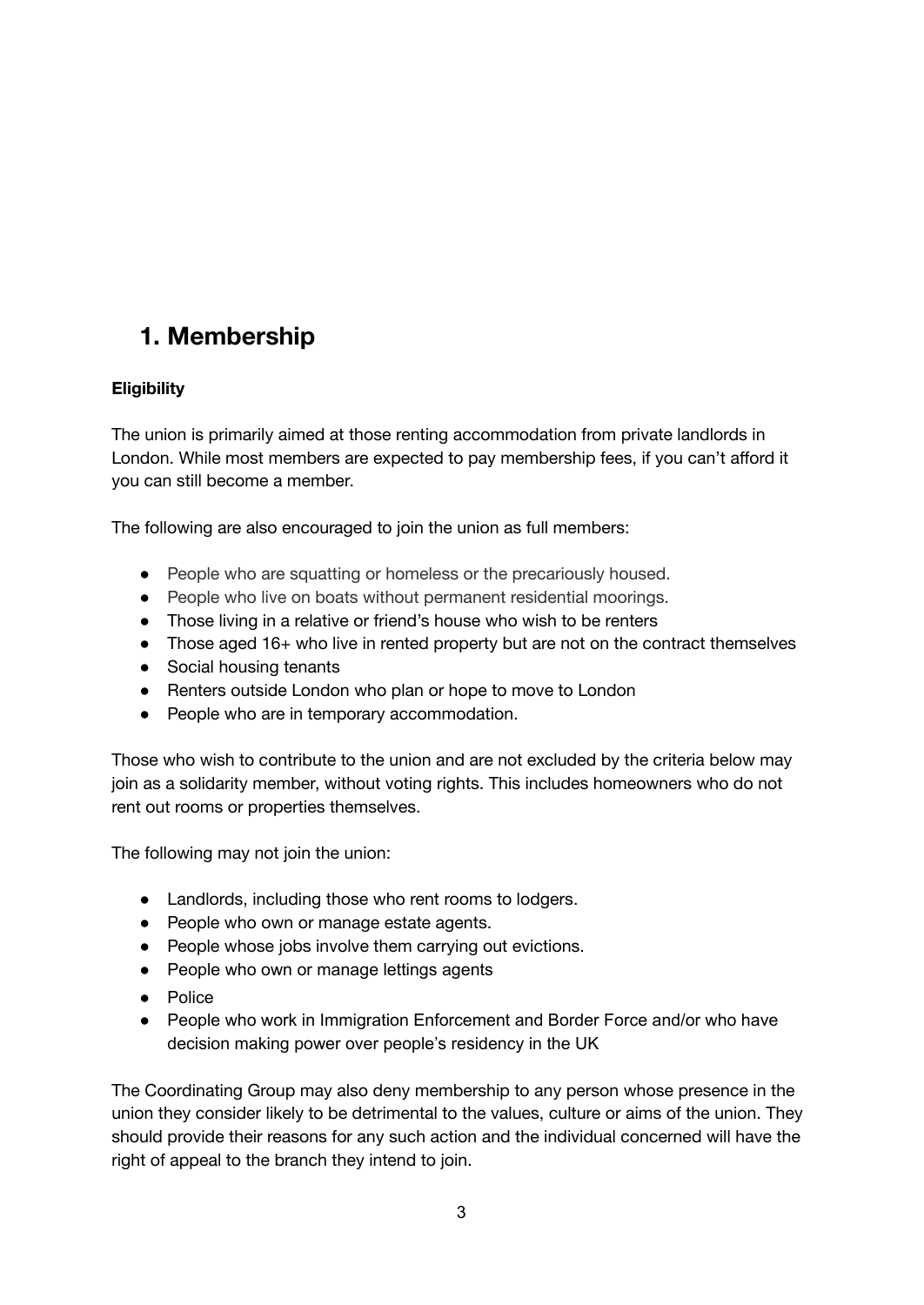#### **Membership rights**

- Each member has a right to an equal vote with other members as laid down in the rules on voting.
- Each member will be assigned to a branch or receive support to set one up in their area.

#### **Termination**

- Any member may withdraw their membership of the union at any time.
- Membership will be considered to have lapsed where subscriptions have been unpaid for 3 months and the member has not responded to attempts to make contact from the branch or Coordinating Group.
- Conflicts will generally be expected to be dealt with through the conflict resolution policy. In the case of serious breaches of the values and culture of the union, and where conflict resolution is inappropriate or has not worked, the options of exclusion and/or expulsion may be considered. .

#### **Liability**

No member shall be liable for more than  $£1$  in the event of the union being wound up.

# **2. Making decisions together**

We are controlled by every one of our members. Every member has a say and we take decisions collectively and democratically. Every member is encouraged to bring new ideas and suggestions.

#### Self-organisation and coordination

Members of the union are encouraged to take the initiative and make decisions together about ways to advance the aims, values and aspirations of the union. This can happen both within branch and working group meetings and outside of them.

The overall strategy of the union is determined by the membership at all member assemblies and member forums. All parts of the union are responsible for implementing this strategy, which is overseen by the coordinating group. Branches, working groups and ad hoc groups of members should feel empowered to take decisions about the work they are doing.

If a decision by a branch, working group or ad hoc group would significantly impact other members or parts of the union, they should consult with other relevant parties in the union. Examples of things where it'd be important to consult more widely include:

- plans to spend union funds that go beyond agreed budgets
- activities that could impact the reputation of the union or its relationships with other **organisations**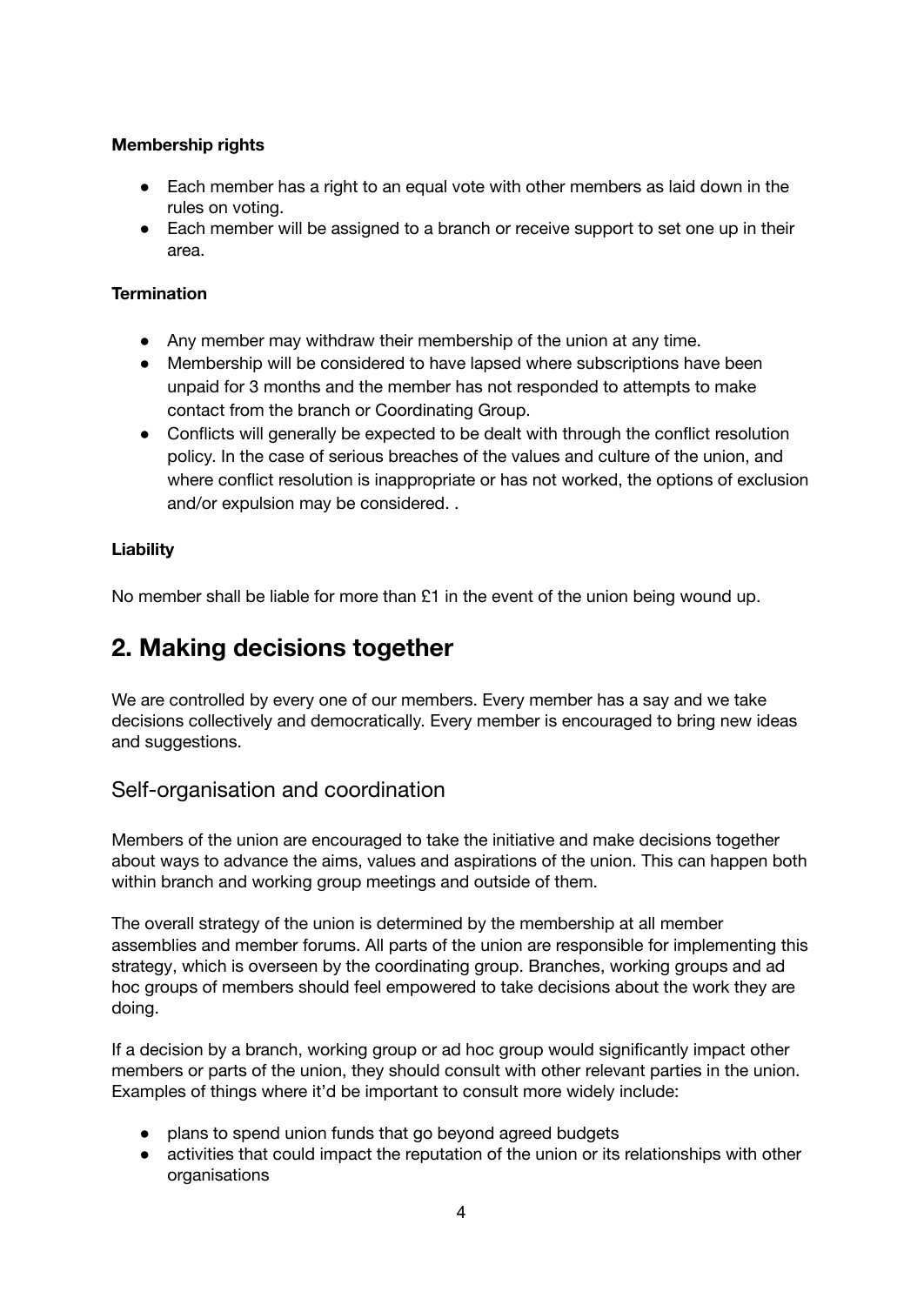● activities that would impact or change the strategic direction of the union

It's great if working groups and branches of the union make requests and suggestions to other people in the union, but no part of the union can decide what other members or parts of the union should do.

#### Working group and branch meetings

#### **Preparation**

- The meeting agenda should be circulated in advance of a meeting with sufficient time for participants to prepare for the meeting
- It is good practice to assign roles in advance of the meeting, such as facilitator and note taker

#### **Aiming for consensus**

We aim for consensus decision making. A key role of the facilitator is to bring out the full diversity of views in the room and help to develop a consensus position encompassing as many views as possible. In the Coordinating Group the views of non-voting members are also important to hear, although their dissent does not break the consensus.

If a consensus seems difficult to achieve at a first discussion, the usual process is for the proposal to go to the following meeting, and be worked on in the meantime to take account of the ideas and views raised.

Where a decision is time-sensitive, or a proposal has come back to meetings for discussion a minimum of three times with consensus still apparently unobtainable, a decision may instead be made by a minimum two-thirds (66.6%) majority of those present.

The decision to move to a two-thirds majority vote is to be made by those present in the meeting and will itself be made by a two-thirds majority vote. Anyone may call for such a vote, either on the basis of time sensitivity or because after at least three iterations of the proposal being brought to meetings they believe further discussion will not advance the consensus.

#### **Facilitation**

Meetings should be facilitated by one or more designated facilitators. Facilitators have the following responsibilities:

- Taking the meeting through the agenda, facilitating contributions from those present and managing the timing of the meeting
- Overseeing the process of decision-making and ensuring clarity about what decisions have been made
- Ensuring that everyone has the opportunity to participate and that the meeting is not dominated by particular individuals or groups.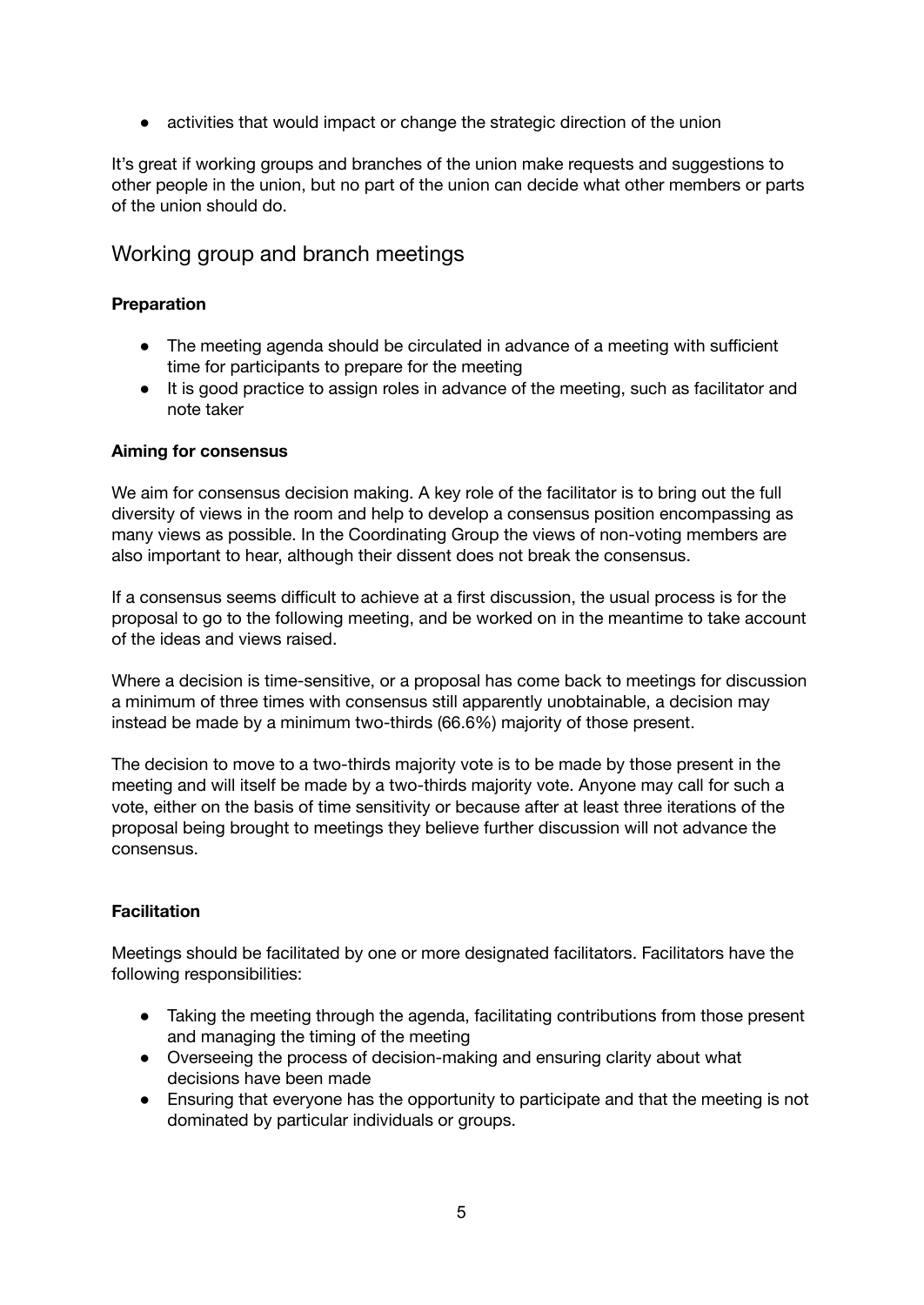● Ensuring that support for proposals is *actively expressed*. If a person does not express disagreement with a proposal, this should not be taken as support for the proposal.

When facilitating, it is good practice to:

- Periodically 'take the temperature' of the meeting to get a sense of how close the meeting is to consensus
- Encourage the use of hand signals, and ensure everyone understands them
- Re-state proposals prior to testing for consensus, in order to ensure that everyone knows what they are making a decision about

#### **Recording decisions**

Decisions and action points agreed in meetings must be recorded and made available to to everyone in the relevant group.

Branches and working groups must keep a record of past decisions and action points that is available to all members of that group.

#### **How many people are needed to take a decision**

The baseline rules for branch and working group meetings are as follows:

- Branch meetings can take decisions when either 5 members or 2% of members are present.
- Working group meetings can take decisions when 10% of the members are present.
- Co-ordinating group may take decisions with at least 50% of voting members present

However, branches and working groups are free to create a new rule about the number of people needed for a decision to be made. The coordinating group must be informed of any such decision.

Whatever rules apply in a given branch or working group, it is the responsibility of the meeting to determine whether or not it is in the spirit of the union's democratic ethos to make particular decisions. A meeting with a very low turnout would not normally be expected to make decisions which significantly affect the direction of the working group or branch.

#### Making decisions online

Common sense should be used when it comes to deciding whether or not a decision can be made online. If it feels like an important decision, or if someone requests that the decision is deferred to a meeting, then the decision should be taken in a meeting rather than made online. Decisions taken online can be reviewed in a meeting.

If a decision needs to be taken online, it should follow the spirit of the process outlined above. Consensus has only been reached if enough people are showing active support. Silence or a lack of discussion cannot be taken to mean that a decision has been made. We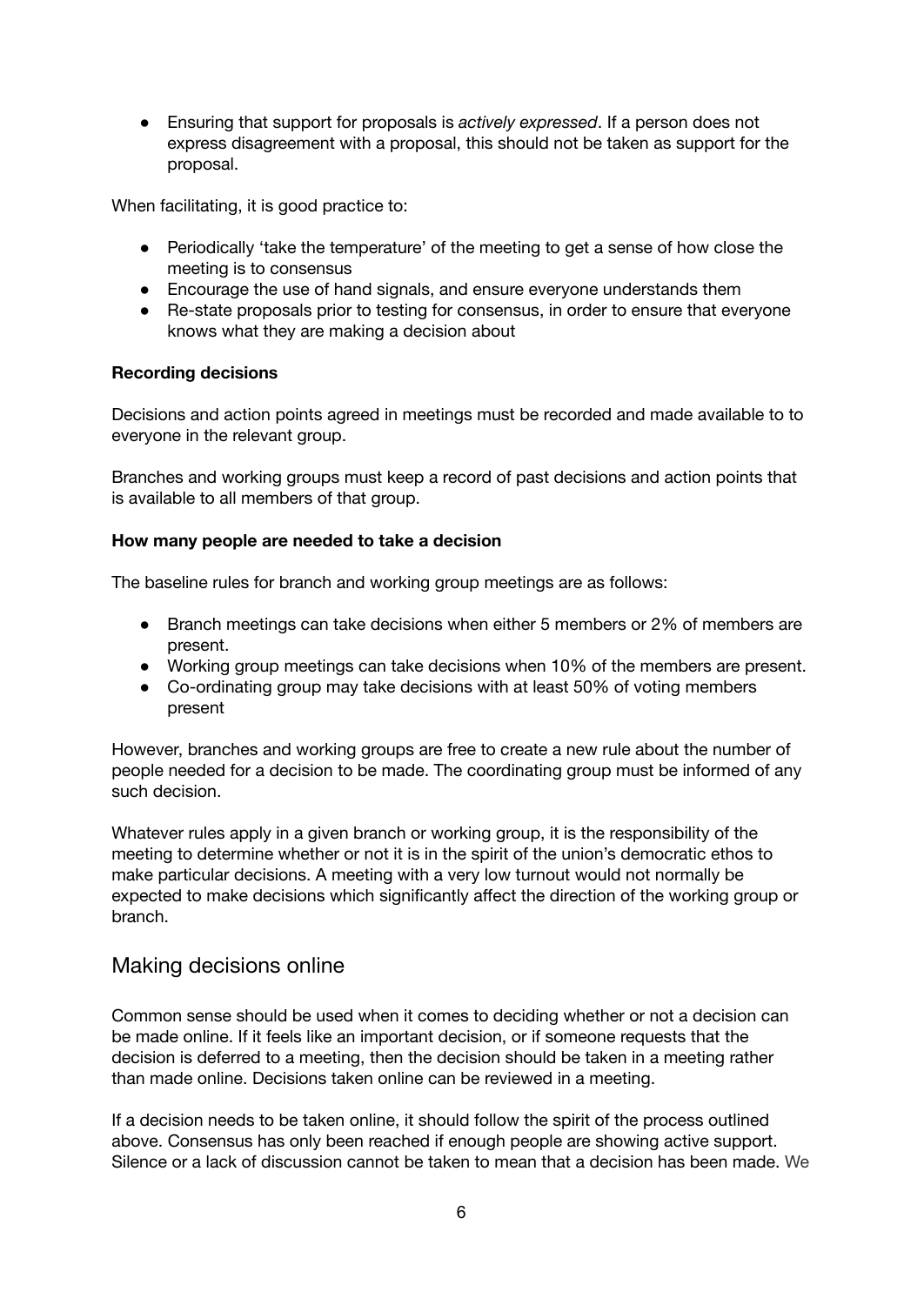should aim to have a clear decision making process that is appropriate for the online platform being used.

#### **Asking for opinions online**

It can be useful to ask for people's opinions about something online (e.g. what do people think about this plan? Do people like this banner we made?). If the issue that is being discussed significantly impacts a working group or branch or the union as a whole, then it is still useful and important to take an active decision during a meeting.

#### Forums and all member meetings

Additional rules for decision-making in members' forums and all members' meetings are set out in sections 3 and 4, respectively.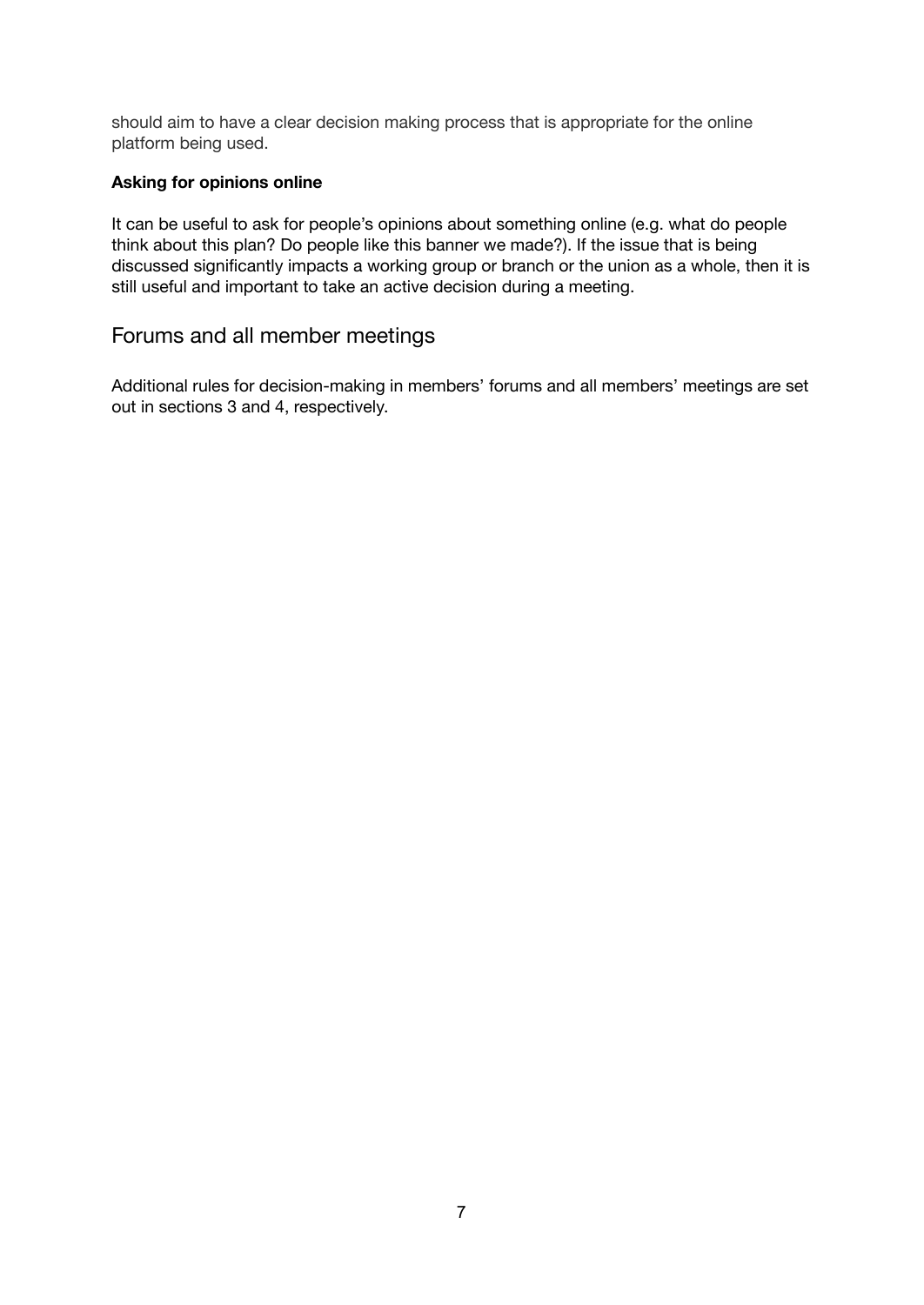# **3. All-member assemblies**

Renters union all-member assemblies are the highest-level decision-making body in the union. For legal purposes, they serve as the General Meeting of the union. There will be at least one all-member assembly per year, and, when possible, there will be more than one. The purpose of the all-member assembly is:

- to allow members of the union from different areas, branches and working groups to come together to discuss, learn from each other, share food, listen to music, enjoy being together and celebrate the community we are building.
- allow members to participate in discussions and decisions on the main issues of the union, including its campaigns and demands as well as its structure,
- to determine the attitude of the union to any developments impacting the interests of those in the private rental sector or the housing system as a whole,
- discuss publicly, and if necessary to overturn, any decisions that have been made by the coordinating group concerning the activities of the union and the use of its resources.

All members of the union are entitled to attend assemblies, and all full members are entitled to vote on proposals on a one-member, one-vote basis. Assemblies must be facilitated, and the role of the facilitator should correspond to the greatest possible extent to the definition given under 'Making Decisions Together'. In cases where a proposal is not unanimously agreed, the facilitator will put the proposal to a vote. Every effort should be made to ensure that all-member assemblies are conducted in accordance with the principle of a member-led organization.

It is the responsibility of the Coordinating Group to organise all-member assemblies. The coordinating group may ask other members for their support in organising all-member assemblies. It is important that all-member assemblies are organised in a way that maximises opportunities for participation and engagement.

Proposals can be introduced to an assembly if the proposal:

- is agreed by the Coordinating Group. The Coordinating Group is able to decide the first two items of the agenda of any all-member assembly.
- is agreed at a meeting of a union branch or working group.
- is supported by individual members of the union amounting to 2% of the total membership or 25 members (whichever is greater).
- has been agreed at a member forum and the member forum asked for the proposal to be discussed at an assembly.

If a branch, working group or group of individual members of the union wishes to introduce a proposal to an assembly, it must do so in writing at least two weeks before the assembly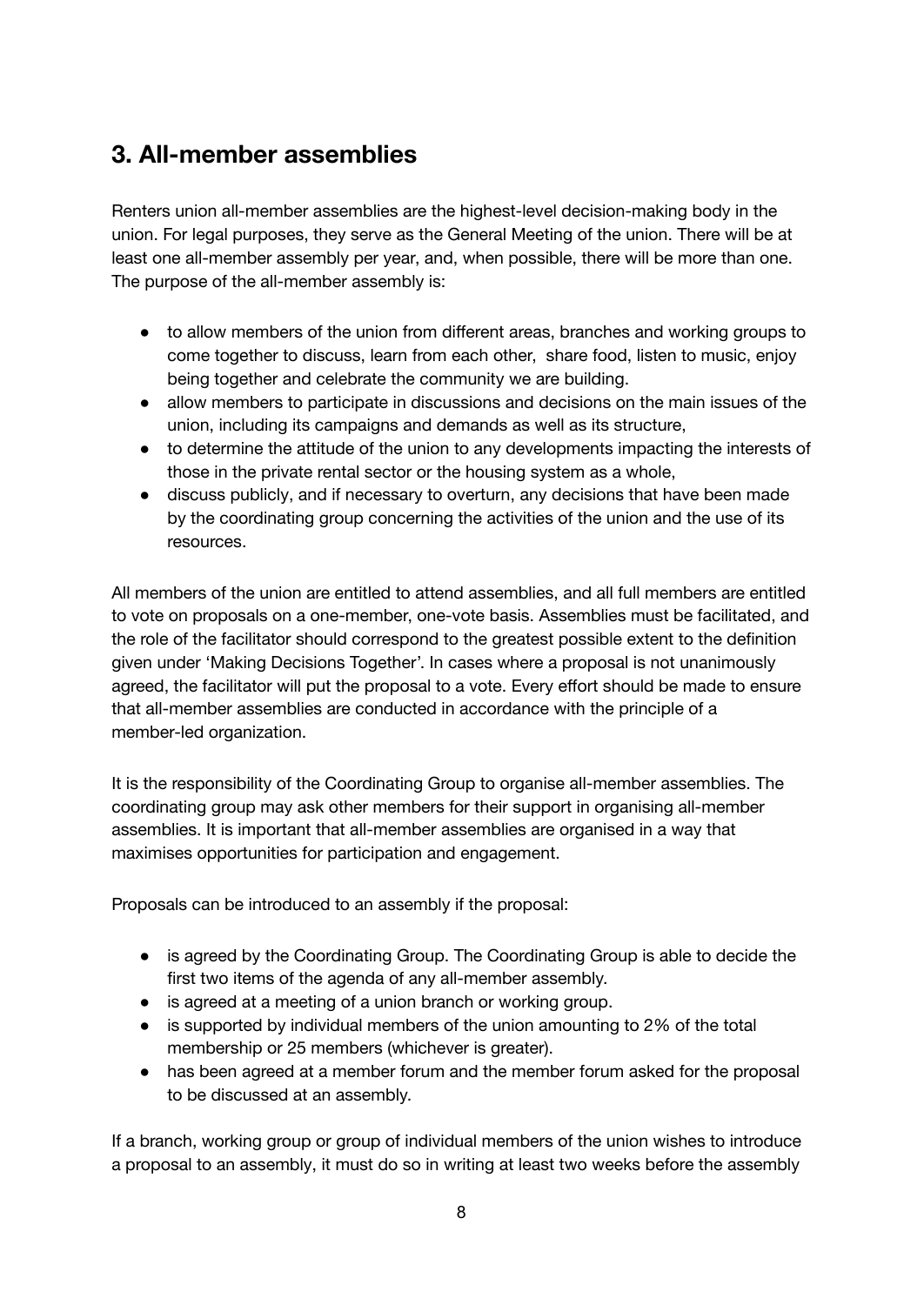is due to take place. The coordinating group has the right to select two proposals for discussion. If there are more proposals introduced than can be reasonably discussed at an assembly, the Coordinating Group may organise an online vote or a vote at the start of the assembly to decide which proposals are to be discussed.

If a proposal is agreed at an all-member assembly , then it becomes official union policy, and the coordinating group is obliged to act on it.

All-member assemblies can be called:

- by the Coordinating Group. The Coordinating Group is obliged to schedule at least one all-member assembly per year
- by a petition supported by at least 50 members of the union or 5% of the membership (whichever is greater).
- by common agreement of five or more branches or working groups.

Assemblies must be called with at least six weeks' notice. The agenda for the assembly should be circulated to branches and working groups using official union communication channels no later than two weeks before the assembly. An all member assembly cannot be called until a month has passed from the last all member assembly.

For decisions at an all-member assembly to be binding, it must be attended by at least 50 people or 2% of the membership (whichever is greater).

# **4. Member forums**

Member forums are the second form of all-member meeting within the union. They allow union members to come together to share updates, learn from each other's organising, discuss the work of the union and any relevant political developments.

Member forums may be called at shorter notice than all-member assemblies, require the support of fewer members in order to be called, and have different decision-making powers. However, like all-member assemblies, their purpose is to allow the largest possible number of union members to participate in union life. The organisers of a member forum should ensure that the meeting is facilitated in the same way as all-member assemblies and that, wherever possible, meetings include a social element (shared food, music, time for socializing, etc.).

A member forum is different to an all member assembly in that:

● Proposals agreed at a member forum are not necessarily binding on the coordinating group. However, a member forum can request that a proposal is put to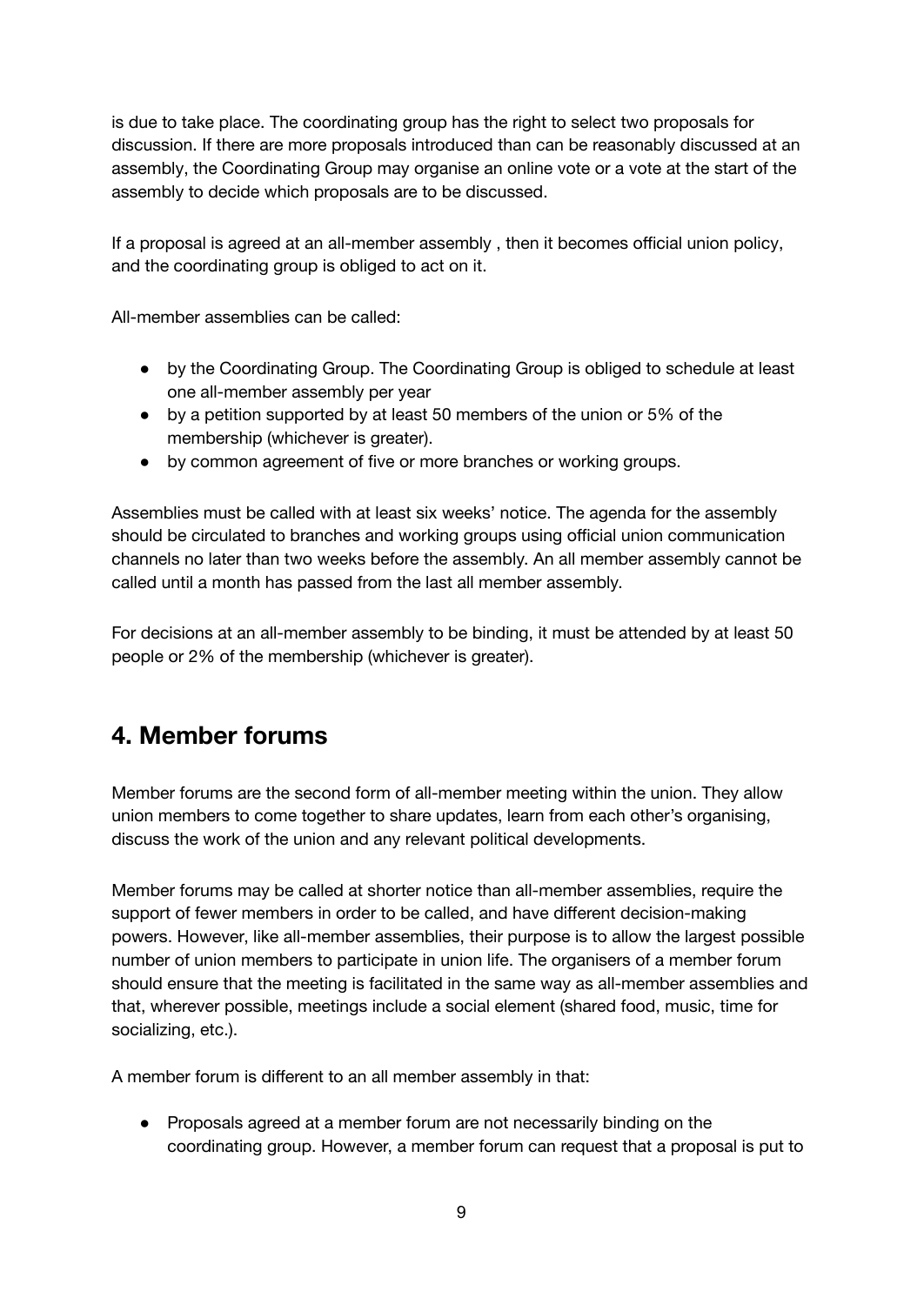an online vote or the next all-member assembly, which can make the decision binding for the coordinating group.

- It is easier to call a member forum. A member forum can be called by the coordinating group or a petition of 25 members of the union or 1% of the membership, or by common agreement of three or more branches or working groups. Member forums can be called with two weeks' notice rather than six weeks'.
- For decisions at a member forum to count, the forum must be attended by 25 people or 1% of the membership, whichever is greater.

Any agenda item agreed at a member forum should be forwarded to the coordinating group, and, should it wish, the Coordinating Group can add this item to the agenda at the next all-member assembly, without affecting its right to choose agenda items on its own initiative.

# **5. Coordinating group**

#### **Responsibilities**

The Coordinating Group has the following responsibilities:

- Support effective coordination between branches and working groups
- Uphold the values of the union, and ensure they are being upheld by branches, working groups and members
- Oversee the implementation of decisions of all member meetings
- Develop and oversee union strategies and policies in accordance with the values, objectives and democratic decisions of the union
- Support the development of new branches
- Ensure the sound management of the union's financial resources
- Ensure appropriate processes are in place for the management of union staff and the protection of personal information held by the union.

**Powers of the Coordinating Group**

- Approve or deny applications to form new branches
- Create union policies that are consistent with democratic decisions made by the membership in other fora
- Recommend to all working groups and branches that any member who is in serious breach of the union's values or culture be excluded from meetings, until their membership can be reviewed at an all-member assembly
- Dissolve a working group or branch in circumstances specified in this document
- Overall management of the funds of the union, subject to the democratic decisions of the union membership
- Create sub-committees with any of the powers listed in this section delegated to them
- Hire staff or contractors for the union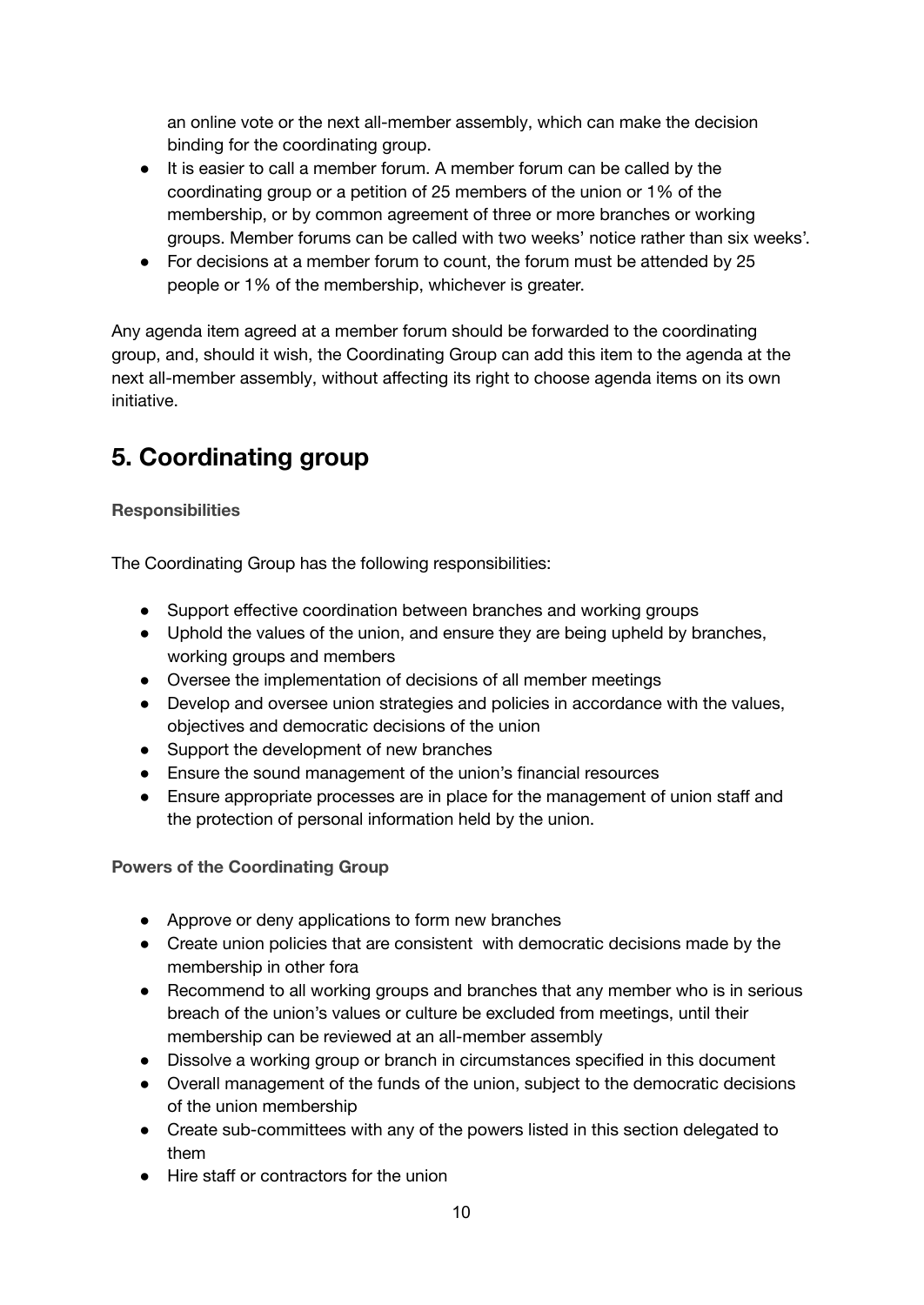#### **Composition**

The Coordinating Group will be made up of representatives of working groups, branches and directly elected members. There will also be places reserved for representatives of liberation caucuses, should these form - which may include, but not be limited to, women, BAME, LGBT+ and disabled people.

The Coordinating Group will be composed of the following:

- Up to 2 representatives of each branch
- Up to 2 representatives of each working group
- 3 general members directly elected by the membership
- 2 staffing and finance leads directly elected by the membership
- 2 coordinating group convenors directly elected by the membership
- Up to 6 places are reserved for representatives of liberation caucuses.

The process by which Coordinating Group members are elected is set out in section 10.

Only 1 representative of each branch or working group may be someone who identifies as white and a cis-gendered man.

Until the end of March 2019, the members of the steering group that existed prior to the formation of the Coordinating Group are temporary members of the Coordinating Group.

An online list of members of the Coordinating Group should be kept up to date.

#### **Meetings**

Meetings of the Coordinating Group are usually only open to Coordinating Group members, unless the Coordinating Group decides otherwise.

Clear, detailed minutes of meetings must be taken and circulated among all its members. A list of decisions made at Coordinating Group meetings should be kept up to date and made easily available to all union members.

#### **Communication**

The coordinating group must make itself available to communicate with members, branches and working groups. It must be possible for any member to communicate with the Coordinating Group via email to ask questions, raise concerns and share information and ideas.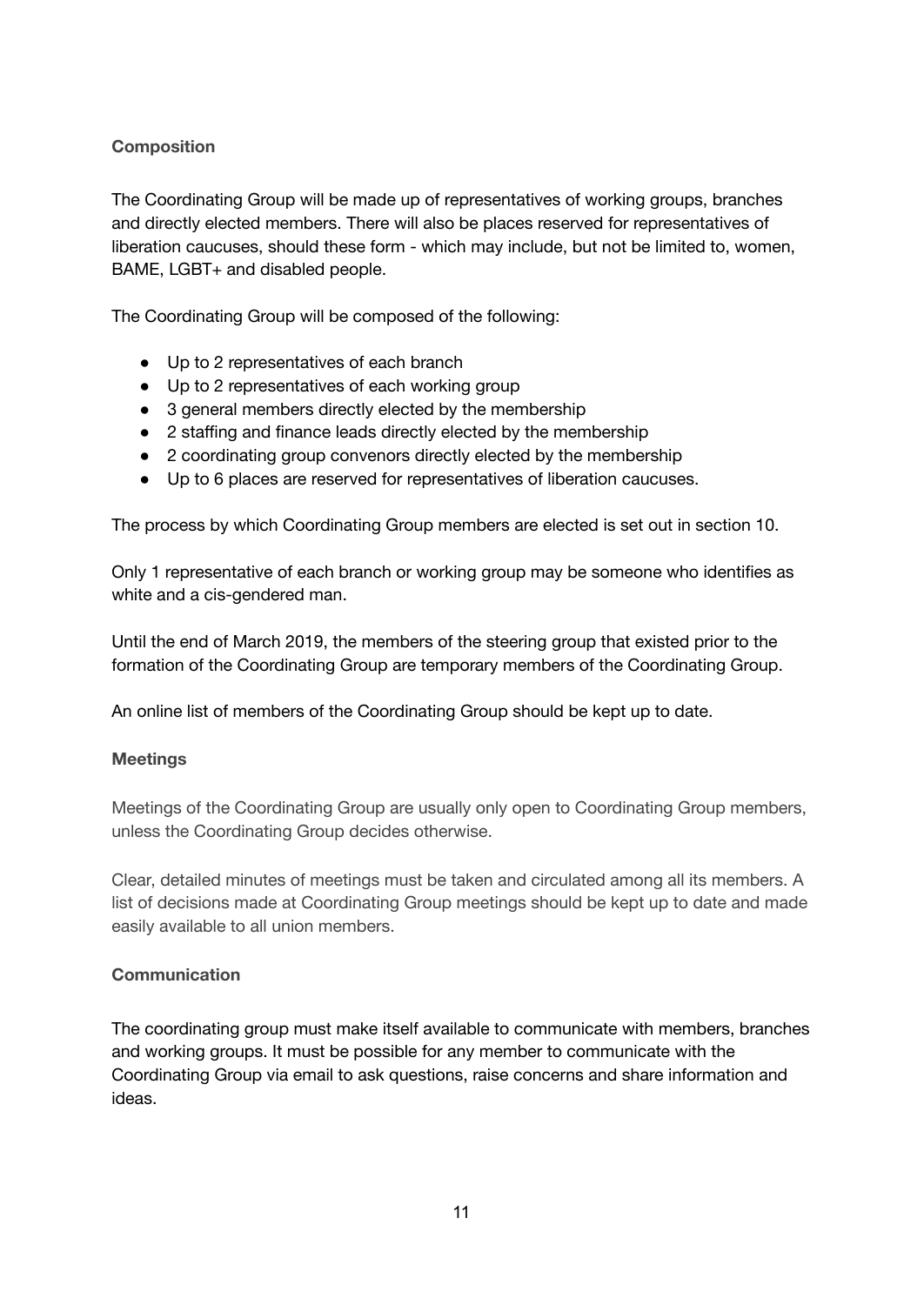#### **Roles**

The Coordinating Group has to elect a secretary from among the Coordinating Group members. The secretary has no additional powers except being responsible for ensuring that the union files the proper paperwork with the relevant authorities.

The Coordinating Group may elect a treasurer from among the Coordinating Group members. The exact role of the treasurer is defined by the Coordinating Group. A treasurer has no additional powers.

The Coordinating Group may choose to create or terminate other roles as it sees fit, to be elected by the Coordinating Group from among the Coordinating Group members.

#### **Adding additional members to the coordinating group**

The coordinating group may decide to invite either one or two members of the union to become members of the coordinating group for a 12 month period if they feel that it is necessary due to a lack of certain experience or technical skills (e.g. a treasurer). Members must be notified of this decision. These additional members do not have any voting rights within the coordinating group.

#### **Inviting non-members to meetings**

The Coordinating Group may, from time to time, invite other members of the union who are not also members of the Coordinating Group to attend Coordinating Group meetings, if they feel this is necessary. Those individuals do not have any voting rights within the Coordinating Group, and are not automatically entitled to attend future Coordinating Group meetings

#### **Union independence**

Branches or working groups that are considered to be controlled by external groups to the detriment of the union - particularly where such control makes other members feel unable to be full participants - may be dissolved by the Coordinating Group.

#### **Staffing and finance leads**

Up to two staffing and finance leads are directly elected by the membership. They have the following responsibilities:

- Coordinate any sub-committee of the coordinating group related to staffing and finance (called the staffing and finance committee, as of December 2021).
- Play a key role in supporting staff line managers and holding them to account, although in a more light touch way than conventional line management. Specifically: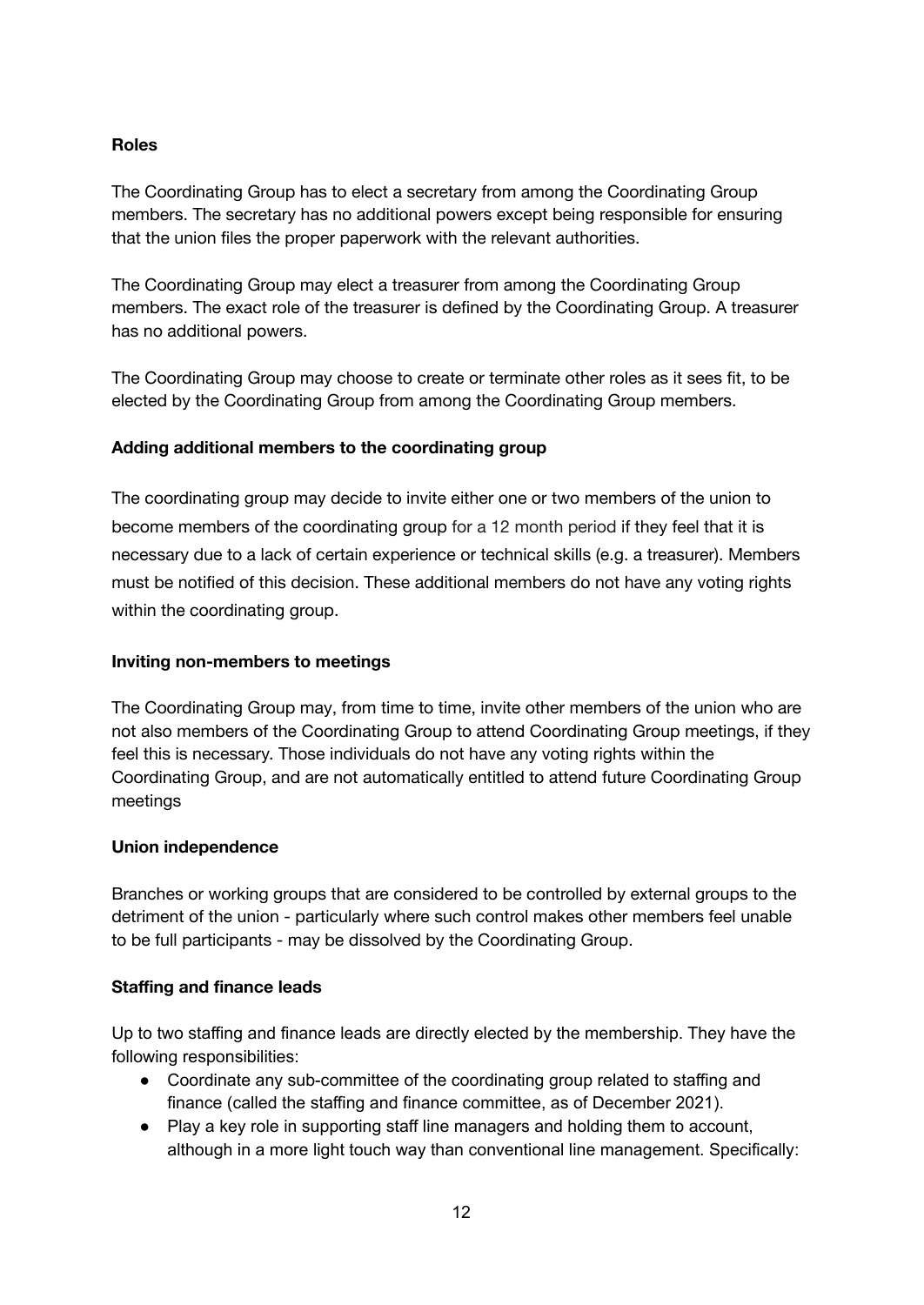- Each Staffing and Finance lead would have designated responsibility for a staff line manager
- They would offer pastoral support, liaising with HR staff as appropriate
- They would receive monthly top-line reports from staff line managers (aspects of which may be shared with the whole CG)
- They would lead annual evaluation/appraisal processes with the staff they have responsibility for
- Have regular one to ones with their designated staff, at mutually agreeable intervals (this could be anything from monthly to quarterly).

The term for these directly elected leads is 12 months. In order for members to be eligible to stand for these roles, members need to be formally nominated at a meeting of their branch or working group, or nominated by 25 other members. If no-one volunteers for these roles then the CG may co-opt two people to fulfil these positions.

#### **Coordinating group convenors**

Up to two coordinating group convenors are directly elected by the membership. The convenors are members of the coordinating group a specific focus on increasing coordinating group transparency and capacity by supporting other coordinating group members and to ensure everyone is able to participate as fully as possible, including by:

- Talking with coordinating group members to support and encourage them to participate
- addressing any access needs among CG/potential CG members (e.g. access to laptops/video equipment, childcare, adaptations).
- Supporting coordinating group members to understand the processes of the union
- Ensuring roles are filled within CG and that CG co-opts additional members where necessary
- act as a point of contact for CG for incoming requests to CG and forwarding them on to committee leads, working groups or branches as appropriate.
- Work closely with relevant union staff to ensure the coordinating group is running effectively

The term for these directly elected convenors is 12 months. In order for members to be eligible to stand for these roles, members need to be formally nominated at a meeting of their branch or working group, or nominated by 25 other members. If no-one volunteers for these roles then the CG may co-opt two people to fulfil these positions.

#### **Accountability**

Any coordinating group subcommittee should have one (or two) named coordinators/leads. This person/people hold no no additional powers but act as contact person with the responsibility to update CG on what is going on in the subcommittee.

#### **Secretaries**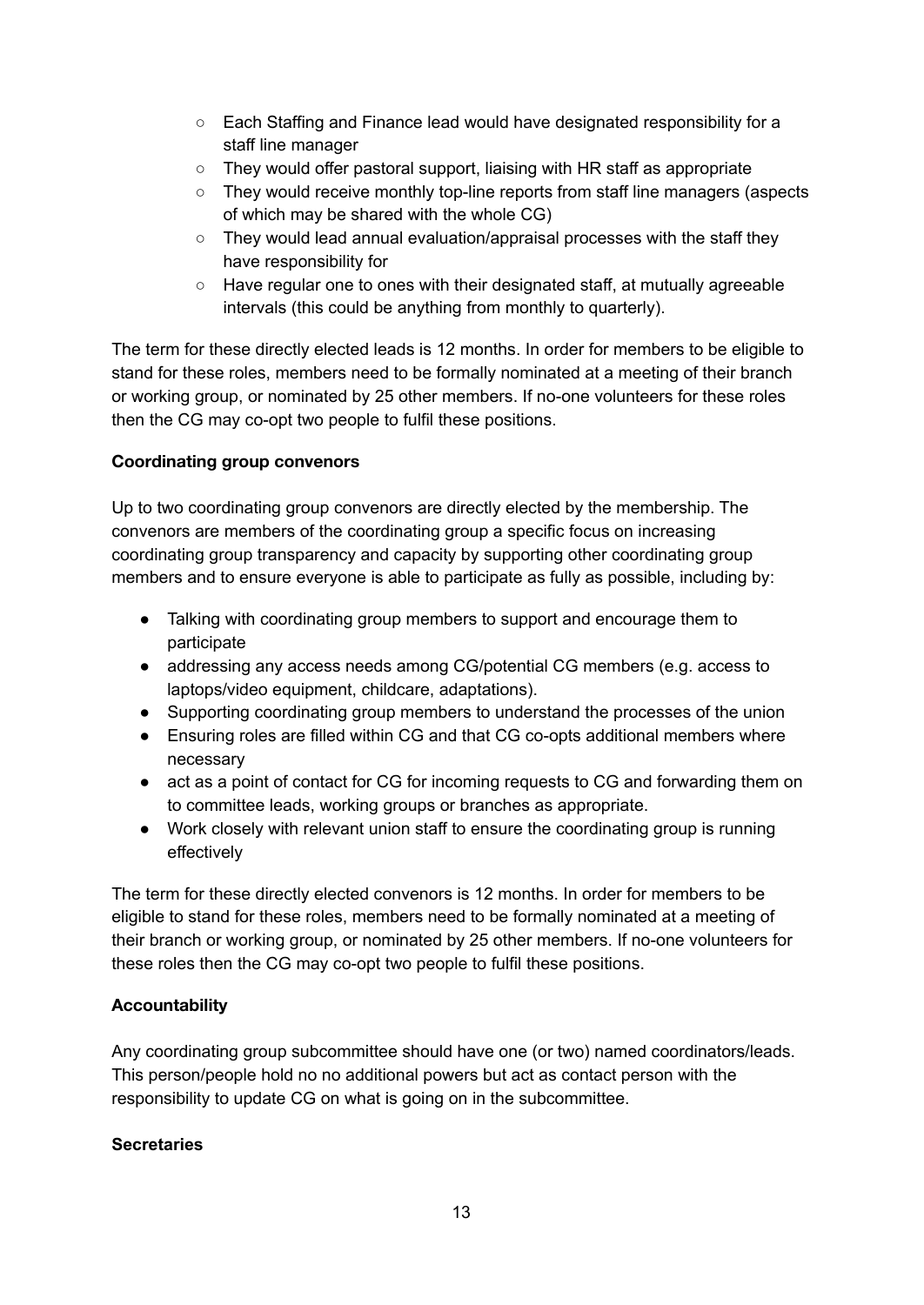The coordinating group must elect two secretaries from within its own membership, with the following responsibilities (working closely with the relevant LRU staff):

- Ensure that the union files the proper paperwork with the relevant authorities
- Ensure that minutes are kept for each meeting, sent round promptly and filed properly with action points available to go through at the beginning of the following meeting.
- Ensure an up-to-date list of CG reps is available on union website and

If no-one volunteers for these roles then the CG may co-opt two people to fulfill these positions.

# **6. Branches and local groups**

- Branches of the union will carry out union activity in different geographical areas of London.
- Branches must uphold the values of the union.
- Where members of the union live within the area covered by a given branch, they will automatically become members of that branch.
- New branches for given areas are formed through successful application to the Coordinating Group. A minimum of 10 members is necessary to make an application.
- Branches are entitled to representation on the coordinating group, according to the rules laid out in Section 10 below.
- Branches are automatically entitled to a certain portion of membership income, subject to a formula decided by the Coordinating Group.
- Branches must have the following roles: a minimum of one representative on the Coordinating Group, an outreach coordinator, a member support coordinator and a treasurer. These positions should be determined by an election open to all branch members. Branches are free to develop additional structures they find useful.
- Branches must seek to organise themselves democratically and in accordance with the union's values.
- If a branch violates the values of the union or becomes inactive, the Coordinating Group may decide to close that branch.

#### **Local groups**

Any group of London Renters Union members may form an informal local group based on a particular area or set of interests (e.g. parents of a particular school or people living in the same block of flats or neighbourhood). Local groups do not have a representative on the Coordinating Group. A group of people interested in setting up a branch of the London Renters Union may decide to first come together as a local group to start building towards the creation of a branch.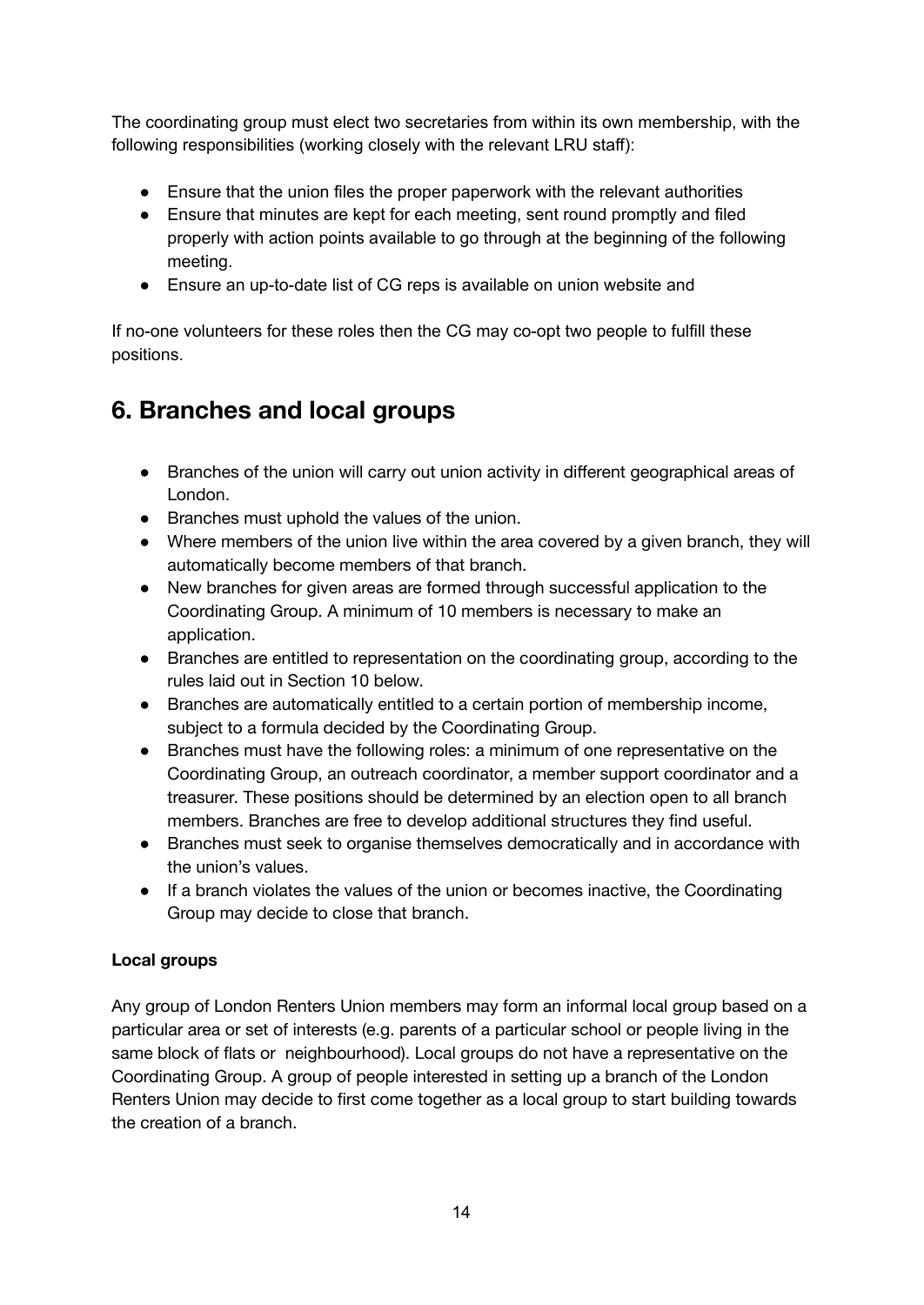A group of London Renters Union members that have formed as a local group are encouraged to get in touch with the Coordinating Group and to liaise and work with any nearby branches. Local groups must abide by our values and are encouraged to work according to the spirit of this Rules for How We Work Together document.

If a local group violates the values of the union or becomes inactive, the coordinating group may decide to close it.

# **7. Working groups**

#### **Active working groups**

Working groups exist to carry out a defined set of tasks and work on behalf of the London Renters Union.

The Coordinating Group must ensure that an up-to-date list of working groups is maintained on the union website.

#### **Creation of new working groups**

The creation of new working groups must be approved by the Coordinating Group. If the proposed new working group overlaps with an existing working group, it may be suggested that a new subgroup of an existing working group is created.

Proposals to form new working groups must be made jointly by at least four members of the union. If a proposal for a new working group is not approved by the Coordinating Group, then the proposal can be taken to an all-members assembly.

Once a new working group has been created, it must immediately select at least one working group coordinator, and one member to sit on the Coordinating Group.

#### **Membership of working groups**

Membership of working groups is open, and any member of the union is entitled to become a member of any of the working groups. Membership of a working group is loosely defined as regular attendance of meetings and the taking on of tasks arising from those meetings.

An individual may be a member of more than one working group at a time.

#### **Working group coordinators**

There is a minimum of one coordinator for each working group, and a maximum of two. The coordinators' responsibilities are as follows:

● To communicate with members, branches, working groups and staff, and ensure that the working group is contributing to the overall strategy and objectives of the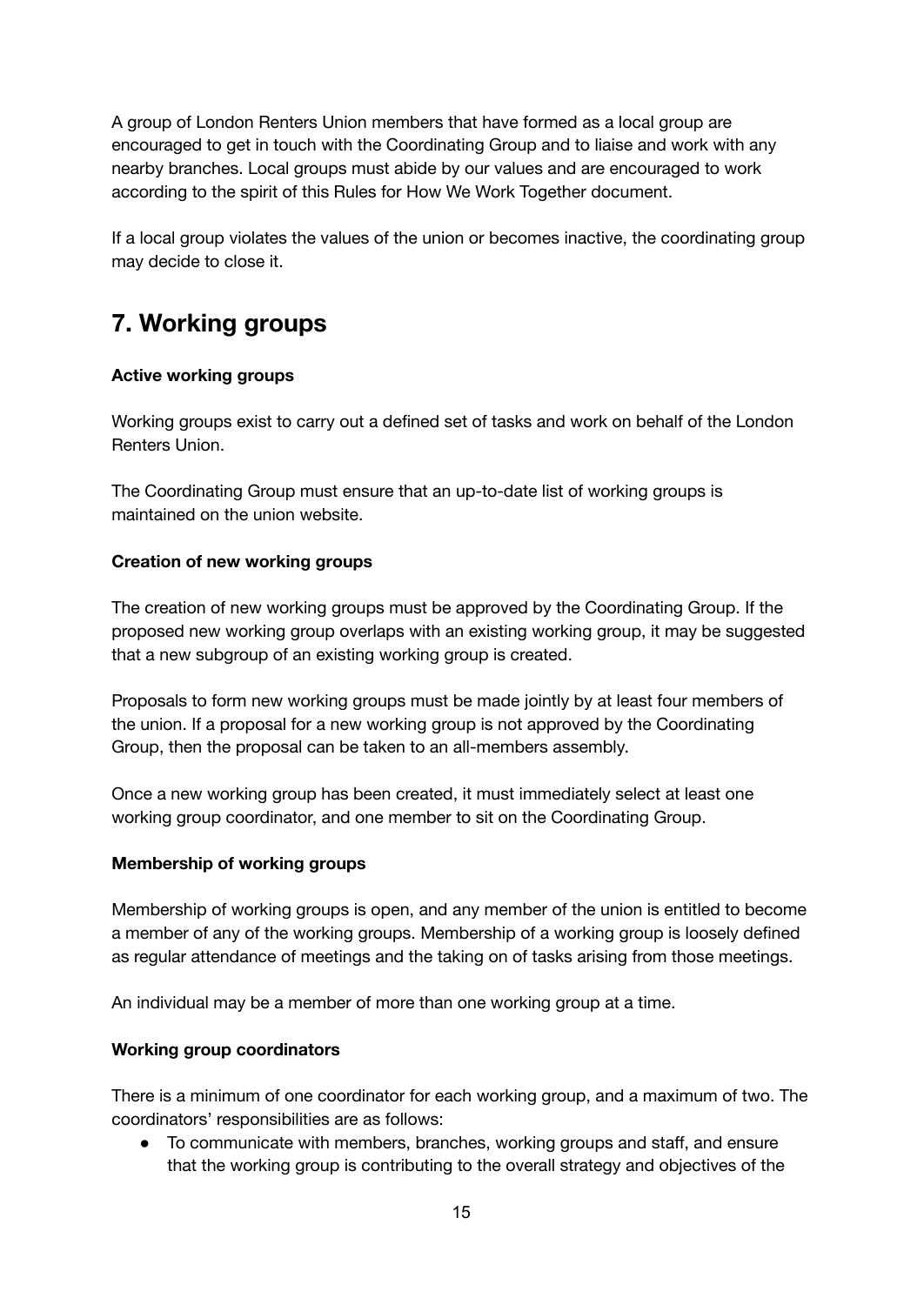union. To be the first point(s) of contact for that working group, i.e. for other working groups/members of the union/union staff

- To ensure that the working group has effective and accessible meetings run by designated facilitators. Agendas should be compiled and circulated in advance of meetings and minutes recorded and circulated afterwards.
- To help bring new people from the wider membership into the working group, and to ensure that new members have all the information they need to participate fully in the working group.
- To help maintain a list of working group members and outstanding action points.
- attend Coordinating Group meetings and act as a communication channel between the Coordinating Group and the working group, including ensuring that the views of a working group and its members are represented at coordinating group meetings.

Working group coordinators are expected to give an average of 1-2 hours a week to these responsibilities, in addition to attending meetings and carrying out other tasks/roles that they might take on as a member of the union. No one can be a coordinator of more than one working group.

Working group coordinators are selected according to the process set out below.

#### **Sub-groups and working together**

The fact that we have working groups shouldn't discourage members getting together in groups to organise or work together. Working groups may choose to set-up sub-groups. However, these other groups do not select representatives for the coordinating group.

# **8. Supporting organisations**

The London Renters Union will ask other relevant organisations to become supporting organisations of the union and to make a public pledge of support for the union, its aims and its principles. Supporting organisations are not expected to pay subscriptions and do not have any formal representation within the structures of the London Renters Union.

Supporting organisations are asked to:

- Publicise their affiliation to the union and agree to be listed as supporting organisations on the union's website and other relevant communications.
- Support and publicise the union's actions and campaigns.
- Publicise the union to their members, and encourage individual membership of the union.
- Be invited to attend and participate in union meetings.

The London Renters Union works to provide equivalent support and publicity to its organisational supporters, including sharing information about those organisations with union members.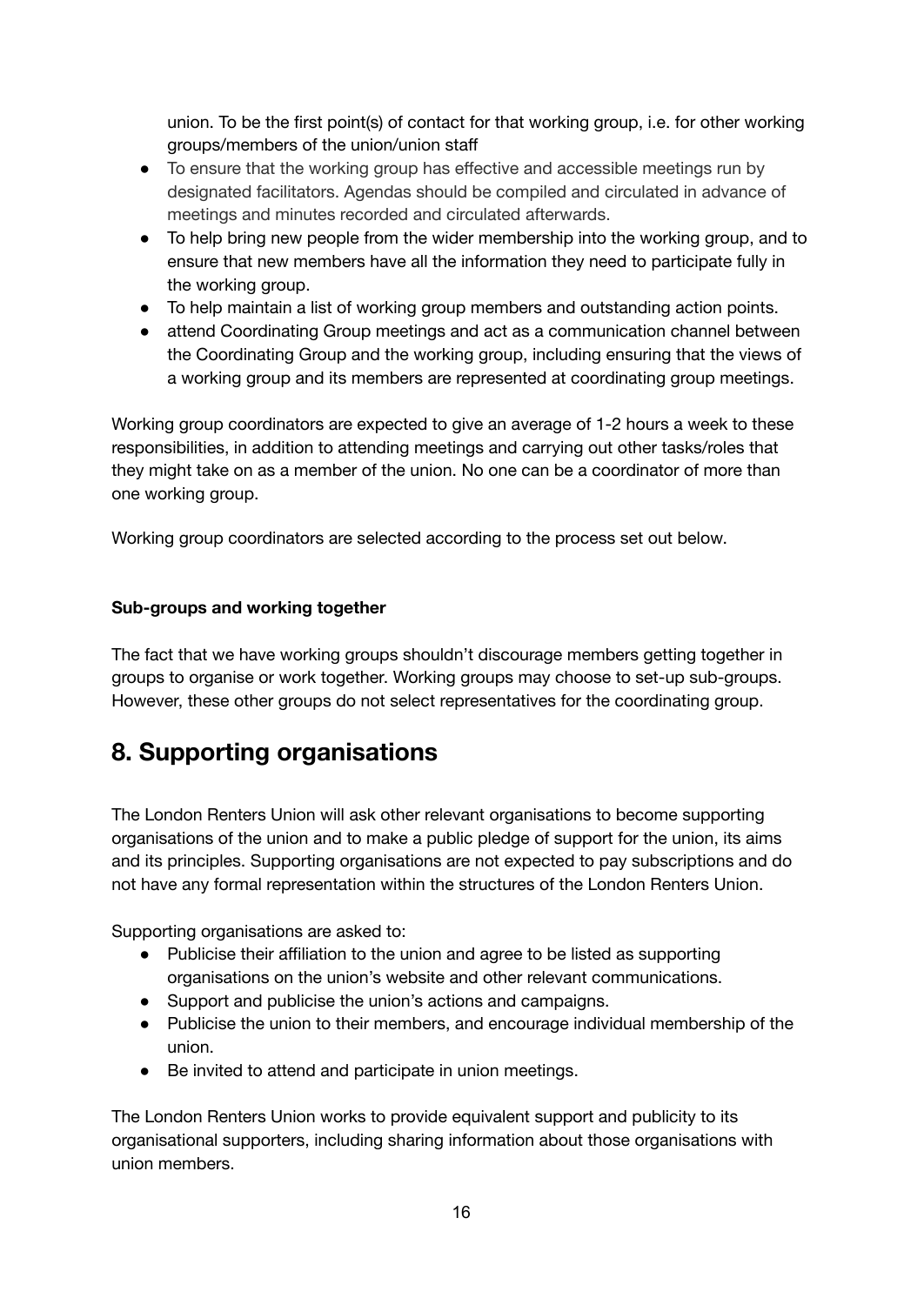Membership of a supporting organisation does not equal membership of the union. If members of that organisation wish to participate fully in the union – including voting in meetings and assemblies, and taking on named roles within the union – then they need to become full members of the union.

# **9. Affiliate branches**

The coordinating group may decide to invite an existing housing group in London that is organising renters in a way that significantly overlaps with the union's values, culture and strategy to become an affiliate branch. This allows existing groups to become part of the London Renters Union while retaining their independence as a separate entity.

Affiliate branches:

- Are considered part of the London Renters Union community.
- Must uphold the values of the union.
- Are asked to participate in London Renters Union campaigns and are expected to ensure that they encourage their individual members to become members of the London Renters Union.
- May receive practical support and resources from the London Renters Union.
- Are invited to appoint one representative to the Coordinating Group. This representative must be also be a full member of the London Renters Union.

Membership of an affiliate branch does not equal membership of the union. If members of that organisation wish to participate fully in the union – including voting in meetings and assemblies, and taking on named roles within the union – then they need to become full members of the union.

# **10. Elections and voting**

A returning officer who is responsible for overseeing elections may be elected by the membership either at an all-member meeting, a member forum or via an online vote. If there is no returning officer elected, then the staff of the union shall oversee any election.

#### **Elections to the Coordinating Group**

Anyone who has been a full member of the London Renters Union for more than 3 months is eligible to stand and vote in elections. If running to be a representative of a working group or branch, it is expected that the person standing for election will have attended at least 3 meetings of that working group or branch in the last 6 months, unless they have not been able to do so due to access related issues. Only 1 representative of each branch or working group may be someone who identifies as white and a cis-gendered man.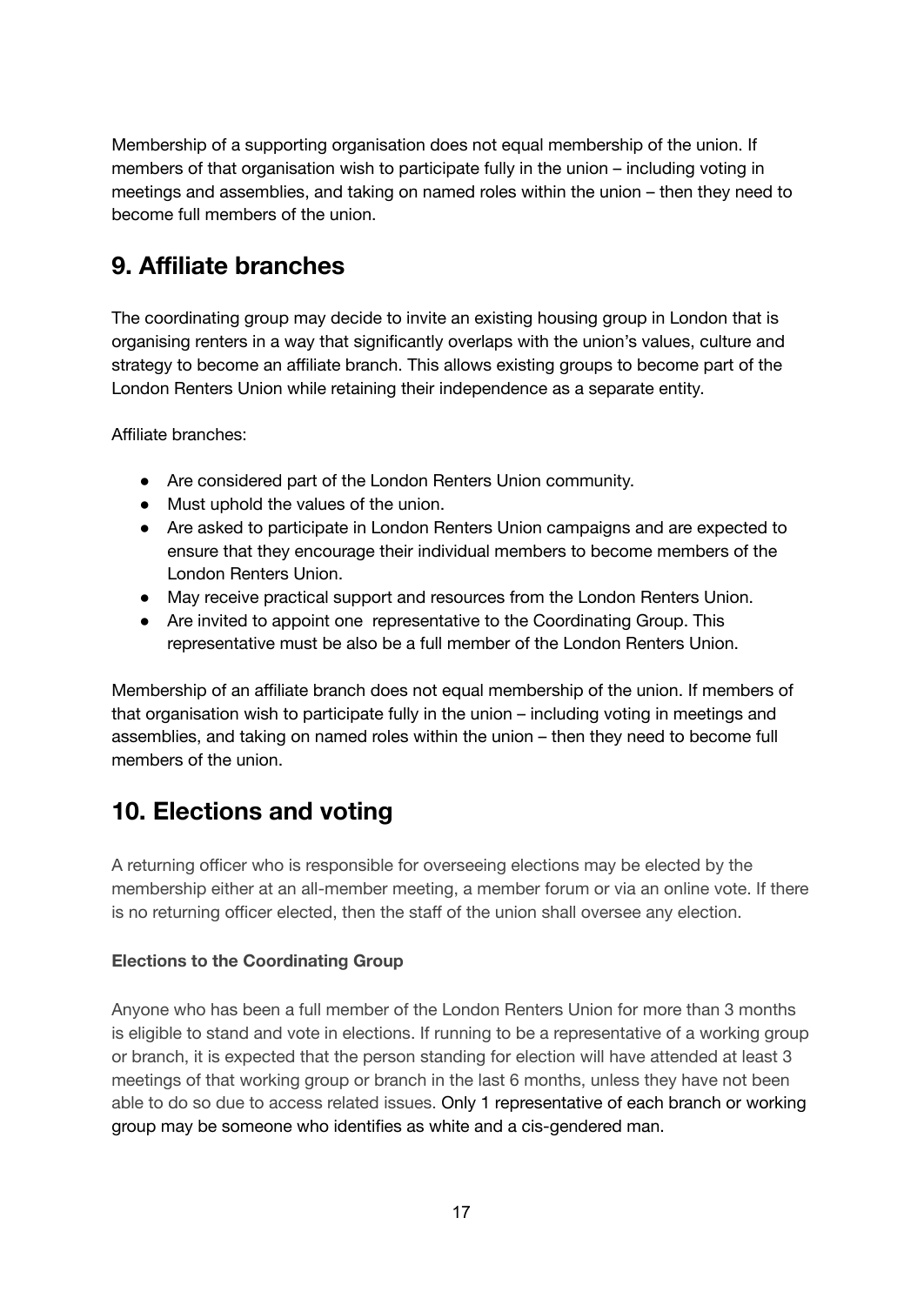Working group coordinators and branch representatives to the Coordinating Group are selected every 12 months with the following process:

- 1. Nominations are open for a two week period. Each person standing must be nominated by at least one other member of that working group.
- 2. At the next meeting of that branch or working group , there is a discussion and each person standing for a position is given an equal opportunity to explain why they would like the role and what they feel they would bring to it.
- 3. Each candidate must be nominated by at least one other members of the union.
- 4. Voting takes place online over a one-week period. Any full member of a branch is able to take part in the elections for that branch. For working group elections, it is expected that a working group member will have attended at least 3 meetings of that working group or branch in the last 6 months in order to be eligible to vote.
- 5. The results are announced online.

Representatives to the Co-ordinating Group from branches or working groups are recallable before the end of their year-long term. If more than 10 members or 20% of members of a branch or working group (whichever is lower), sign a petition requesting a recall, they can ask the representative to stand down. If the representative doesn't want to, the representative must face a vote of no-confidence at a meeting. If the no-confidence motion is carried by 66% of those present at the meeting, the member must step down from their CG role.

Elections for the three members of the Coordinating Group that are directly elected by the membership take place once a year at an all-member assembly with the following process:

- 1. Nominations are open for a two week period.
- 2. Each candidate must be nominated by at least five other members of the union and is invited to submit 200 words about why they would like the role that will be published on the website of the union.
- 3. If time allows at the all-member assembly, each candidate is given an equal opportunity to explain why they would like the role and what they feel they would bring to it.
- 4. Online voting opens shortly after the candidates have spoken at the all-member assembly and takes place over a two week period. All members must be emailed with details of how to vote.
- 5. The results are announced online.

In the event of a tie and one candidate is a cis-gendered white male, the candidate who is not a cis-gendered white male is elected. If there is still a tie, then a run-off between the two candidates is carried out. If there is still a tie after the run-off, a coin is tossed.

#### **Interim elections**

When working group coordinators or branch representatives need to be elected outside of the annual elections (for example, if the previous coordinator or representative has stood down), then that working group or branch may use the following process instead: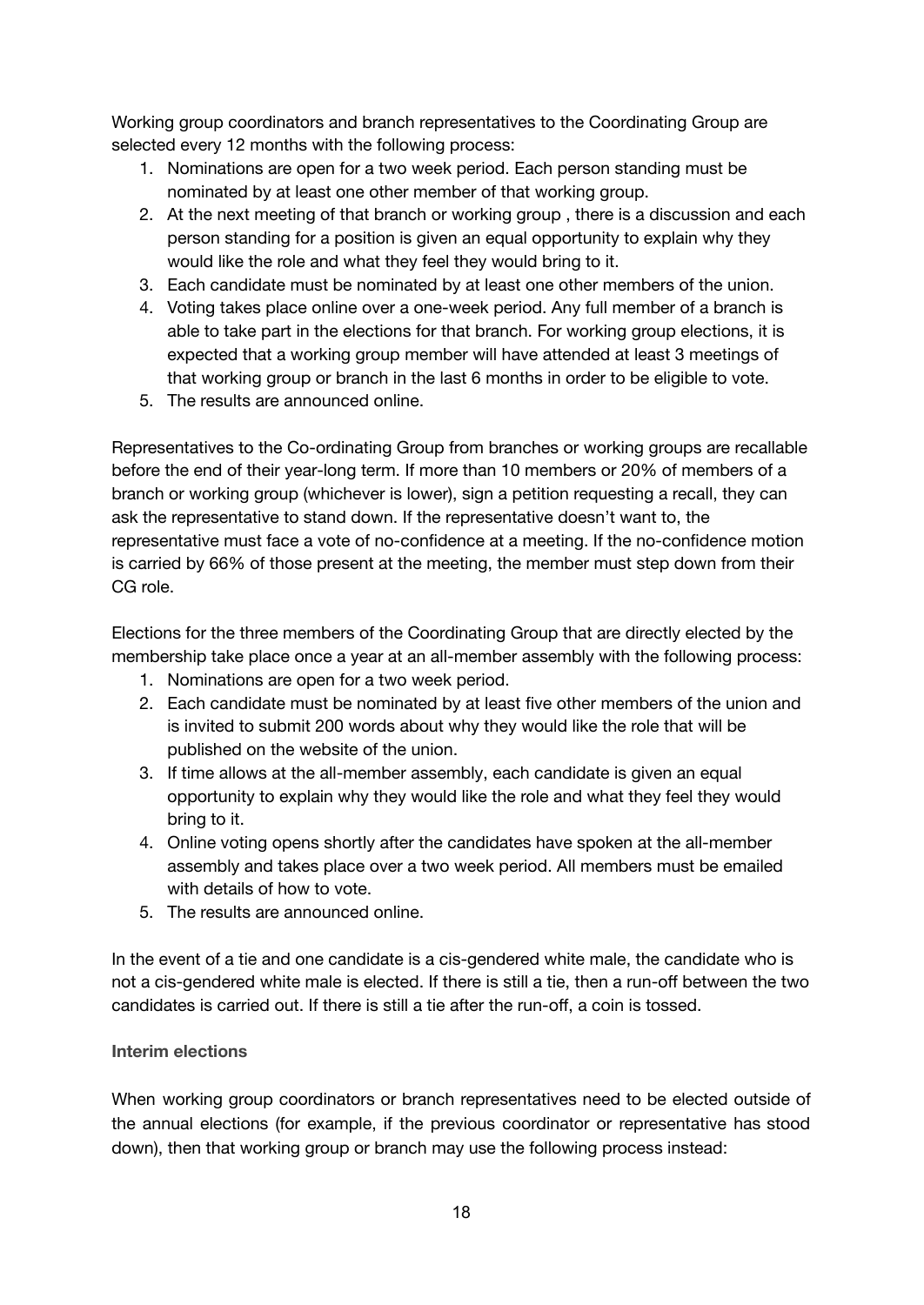- 1. A meeting of the working group or branch agrees by consensus to use this alternative process.
- 2. During that meeting, nominations are made in the usual way (i.e. each candidate must be nominated by at least one other member of the union).
- 3. Nominations are announced to members of the working group online (e.g. email or Slack), and any additional nominations can be made online in the usual way.
- 4. Voting takes place at the next working group or branch meeting. Any full member of a branch is able to take part in the elections for that branch. For working group elections, it is expected that a working group member will have attended at least 3 meetings of that working group in the last 6 months in order to be eligible to vote.

If there is no consensus reached about using this alternative process, then the full election process must be used, if capacity exists to run it.

Any coordinator or representative elected during an interim election must stand again at the next annual election if they want to remain in the role.

#### **Union votes**

In addition to voting in elections, the Coordinating Group or an all-member assembly may decide to put a proposal to an online vote. In line with our decision-making principles, any proposal must:

- be made available online for at least two weeks before voting is closed, and with no votes being taken in the first week, to give time for discussion
- be open for voting at least one week
- receive 66% of the votes cast in order to be adopted

# **11. Data access and privacy**

The London Renters Union will never sell or share sensitive personal information about its members to any external organisation, government or company. Every effort will be made to keep information safe and secure. We will actively resist any attempt by any government to force us to disclose any information.

The coordinating group is responsible for ensuring that information about members is held in accordance with data protection legislation and with the values of the union. The coordinating group must ensure that a privacy and data protection policy is kept up to date and implemented.

Any member of staff or union member who is entrusted with personal information of fellow members so as to go about their role within the union must handle this data in accordance with our privacy and data protection policy.

### **12. Staff**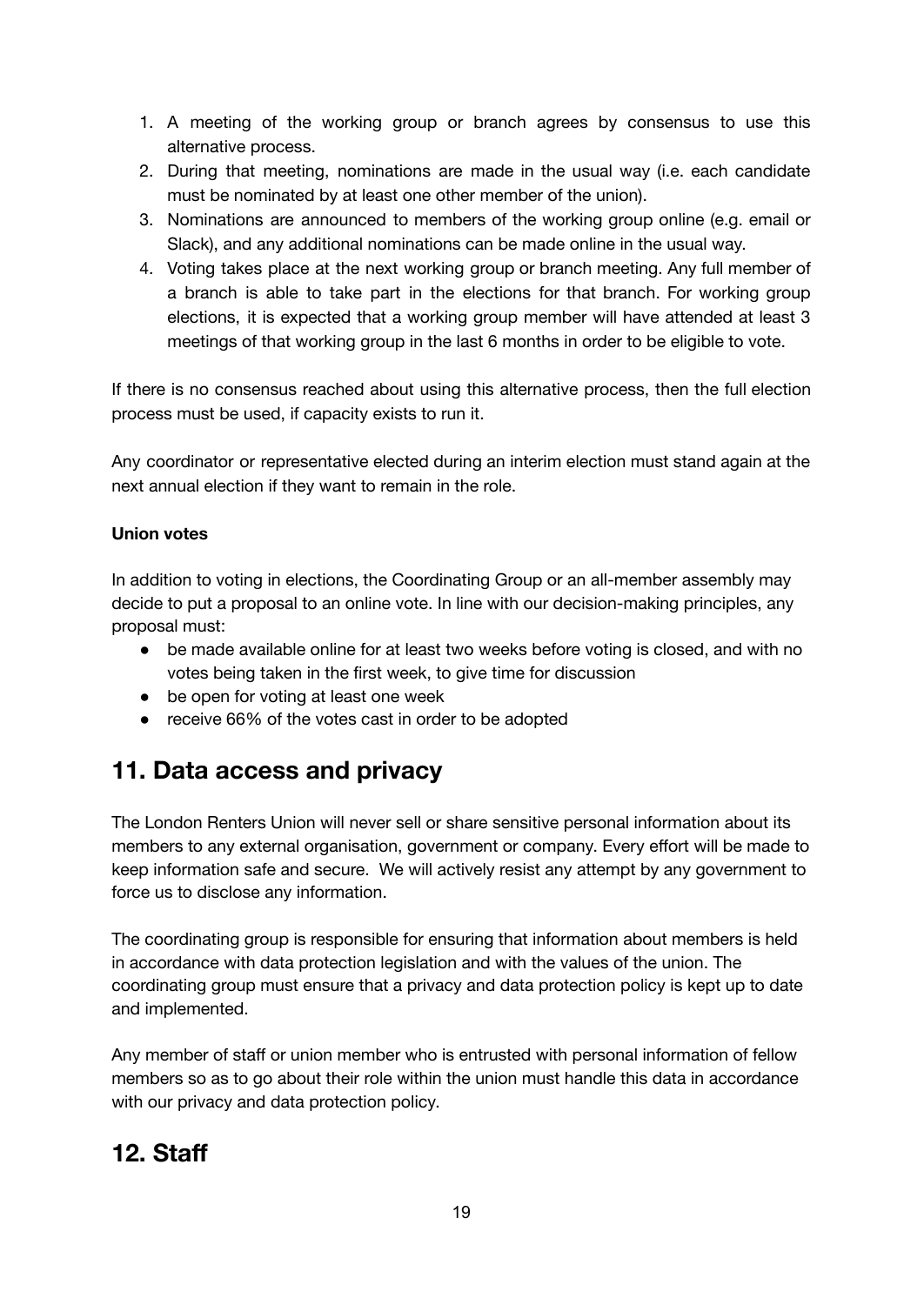The coordinating group must ensure that any contractors or staff employed by the London Renters Union are adequately supervised and employed on fair and decent terms and conditions. The London Renters Union encourages its staff to join a trade union.

Staff have a responsibility to uphold the values and culture of the London Renters Union and to carry out their duties and responsibilities in accordance with the management processes set out by the coordinating group.

Staff may be members of the London Renters Union and participate in decision-making processes, but may not vote in elections.

### **13. Changing these secondary rules**

Our commitment to co-operative values and the principle of member control is included in our constitution. These are 'entrenched' because we imagine that they will be central to the union for so long as it exists.

By contrast, these secondary rules of the union are primarily procedural. This means that they are open to democratic modification, should the members wish for them to be altered.

Any rule in the secondary rules can be removed or modified where either:

(a) consensus is sought at all-member assembly, before moving to a vote;

(b) an online vote is held on the basis of a proposal moved by a majority vote at a member forum or a coordinating group meeting.

Branches and working groups can submit motions to all-member assemblies concerning rule changes.

# **14. Conduct/violation of values/conflict**

Our values are set out at the beginning of this document. All members of the union, including all holders of any positions positions within the union, are expected to treat one another as members of a community, to listen to one another, and to make sure that no one is kept down. This includes a total rejection of any form of discrimination or intimidation. It is vital that we maintain a culture in which all members are valued and feel able to contribute.

We recognise that formal disciplinary proceedings are often not the best response to conflicts within the organisation. In accordance with our values we encourage and will seek to support our members in challenging oppressive behaviour or attitudes. Likewise, we encourage those challenged to respond with good will and a willingness to reflect and learn. We believe in the ability of people to change and transform their attitudes and behaviour, and strive to foster a culture a where this is supported and enabled within the union.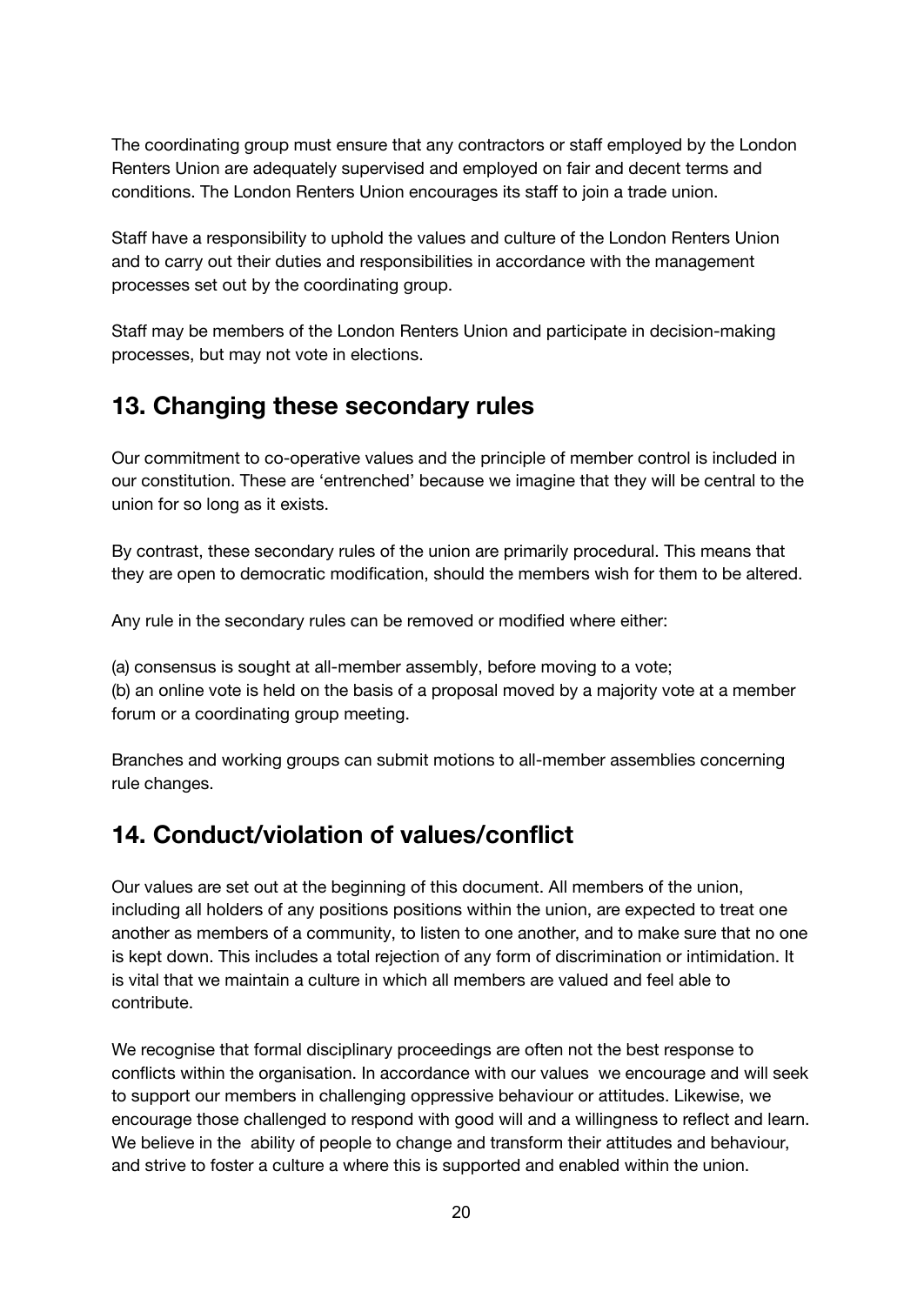Where members of a branch or working group are in conflict with each other, the branch or group coordinator should seek to mediate in the first instance. Where a complaint has been made by one member against another, and one or both parties do not wish to discuss it, the branch or group coordinator will speak to the two parties separately.

Where a conflict cannot be resolved between two people or within a branch or other group, it can be raised to the Coordinating Group, who may offer help with mediation. Initially the mediator may be from within the union but if it seems necessary the union will offer an outside, independent mediator.

However, in the event that an individual or group of individuals is deemed to be violating the values or rules of the union, it may be necessary to take further steps to address the situation.

Individual branches or working groups have the right to choose by a 66% vote to exclude temporarily any individual or group of individuals who are deemed to be acting in contravention of union values. In the event of exclusion, notice must be presented to the Coordinating Group containing the reasons for this exclusion. If the Coordinating Group upholds the complaint, the persons concerned may be excluded or expelled from the union. In the event that the complaint is deemed unjust, they may continue to be a member of the union and can join other branches or working groups. However, they may not rejoin the working group or branch from which they were removed, unless the members of this working group or branch elect to reverse their earlier decision.

The coordinating group may also decide to exclude someone from the activities of the union as a result of a complaint or conflict reported to them directly.The individual or group of individuals excluded have the right to appeal a decision made by the Coordinating Group. The Coordinating Group will consider their appeal and can withdraw its own earlier decision. It cannot however force a branch or working group to include a member that that branch or working group has decided to exclude by a 66% vote.

If the excluded member wishes to challenge this further, their appeal will be heard at the next all member assembly.

In the event that the Coordinating Group considers that a branch or a working group is abusing its right to expel members on the basis of conflicts that do not involve a violation of union values, it may increase the threshold for expulsion from that branch or working group to a 90% vote.

### **List of changes made to our rules since incorporation**

- November 2020 All Member Assembly Motion 5. Added to list of people ineligible for membership in Section 1:
	- People who own or manage lettings agents